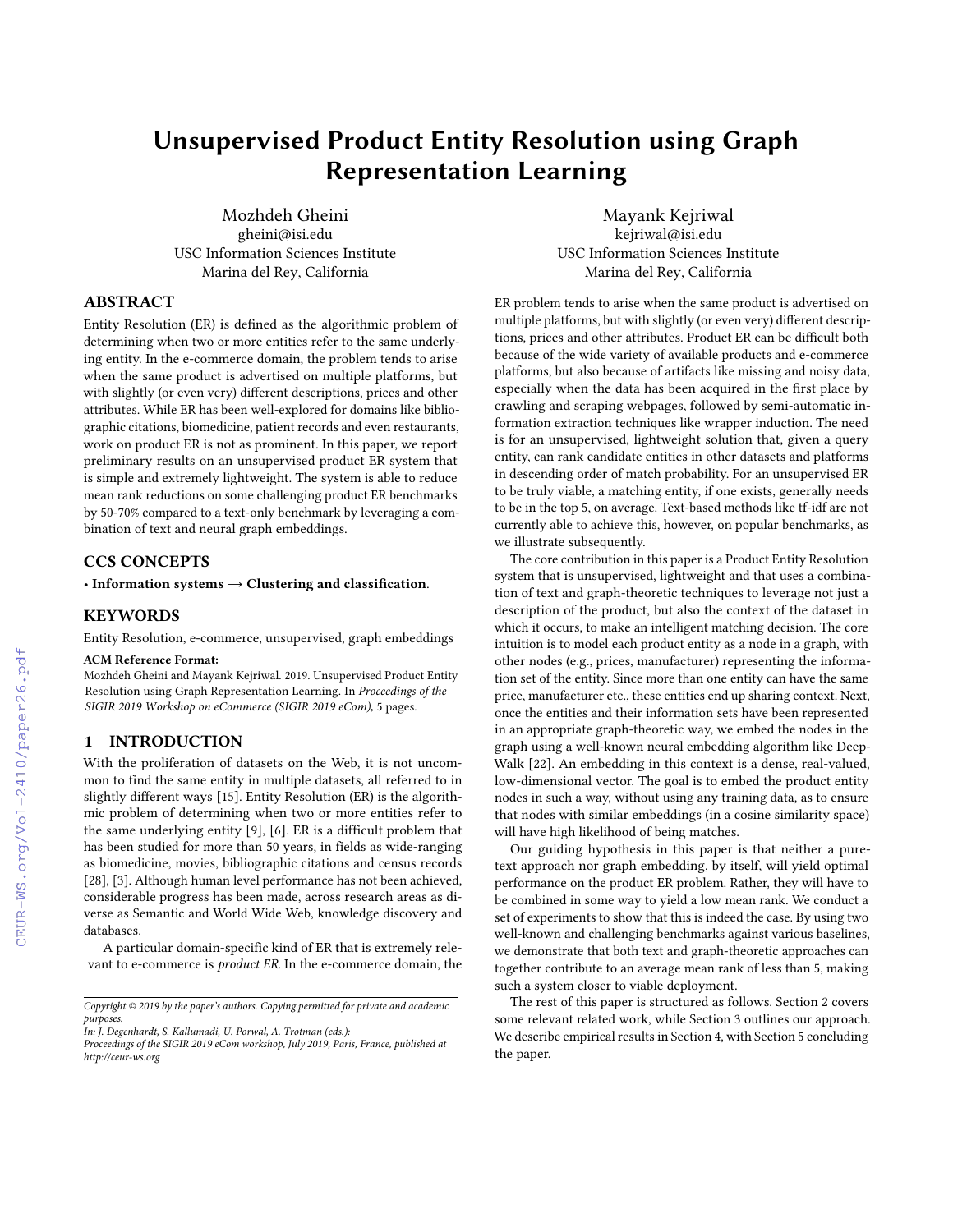# 2 RELATED WORK

This paper draws on work in two broad areas of research, namely entity resolution and graph embeddings. Below, we individually cover pertinent aspects of these fields.

## 2.1 Entity Resolution

Entity Resolution (ER) is a problem that has been around for more than 50 years in the AI literature [\[7\]](#page-4-0), with the earliest versions of the problem concerning the linking of patient records. More recently, both link prediction and entity resolution (ER) were both recognized as important steps in the overall link mining community about a decade ago [\[8\]](#page-4-1). In the Semantic Web community, instance matching [\[15\]](#page-4-2), link discovery [\[20\]](#page-4-3), [\[27\]](#page-4-4) and class matching [\[25\]](#page-4-5) are specific examples of such sparse edge-discovery tasks. Other applications include protein structure prediction (bioinformatics) [\[14\]](#page-4-6), clickthrough rate prediction (advertising) [\[10\]](#page-4-7), social media and network science [\[17\]](#page-4-8), [\[24\]](#page-4-9). Good overviews of ER were provided both by Getoor and Machanavajjhala [\[9\]](#page-4-10), and in the book by Christen [\[6\]](#page-4-11).

A variety of recent papers have started to consider product datasets in the suite of benchmarks that they evaluate. For example, [\[16\]](#page-4-12) considers both Amazon-Google Products and Abt-Buy, the two publicly available benchmarks that we also consider in this paper, in their evaluation. Performance on these datasets is considerably lower, even for supervised systems, compared to bibliographic datasets like DBLP and ACM, demonstrating that the problem deserves to be looked at in a domain-specific way for higher performance. Recently, Zhu et al. [\[30\]](#page-4-13) was able to achieve better performance using a high-complexity k-partite graph clustering algorithm that was also unsupervised. However, they did not consider the problem from the purview of ranking or IR and their method had considerable runtime and modeling complexity. In contrast, our method is lightweight and directly uses IR metrics to evaluate.

Broadly speaking, a typical ER pipeline consists of two phases: blocking and matching [\[13\]](#page-4-14). Blocking is motivated by the fact that, in the worst case, one would have to do a pairwise comparison between every pair of entities to determine the matching pairs. In this vein, blocking refers to a set of 'divide-and-conquer'-style techniques for approximately grouping a set of entities so that pairwise comparisons (matching), which are more expensive, are only conducted on pairs of entities that share a block. Using an indexing function known as a blocking scheme, a blocking algorithm clusters approximately similarly entities into (possibly overlapping) clusters known as blocks. Only entities sharing a block are candidates for further analysis in the second similarity step. State-of-the-art similarity algorithms in various communities are now framed in terms of machine learning, typically as binary classification [\[1\]](#page-4-15), [\[8\]](#page-4-1).

An alternative to a batch blocking-matching workflow is to adopt an IR-centric workflow whereby a list of candidate entities needs to be ranked when given a query entity. We adopt this IR-centric workflow, since we recognize that, for an enterprise-grade system, manual perusal and tuning will be necessary unless the accuracy of the approach is very high. Hence, blocking does not apply. However, as we show in the experimental section, a bag-of-words model can be used for blocking-like pruning of entities that are not likely

to be matches, leading to significantly higher performance when combined with the graph-theoretic approach.

# 2.2 Graph Embeddings

With the advent of neural networks, representation learning has emerged as an influential area of research in modern times. As input, neural networks need distributed representations of raw input that are able to capture the similarity between different data points.

For instance, in the Natural Language Processing (NLP) community, the use of word representations goes back to as early as 1986, as detailed in [\[12\]](#page-4-16) and [\[23\]](#page-4-17). More recently, the benefits of using distributed representations for words to statistical language modeling, a fundamental task in NLP, was shown in [\[2\]](#page-4-18). The need for these representations have inspired and given rise to different word embeddings, such as word2vec [\[19\]](#page-4-19), GloVe [\[21\]](#page-4-20), and FastText [\[4\]](#page-4-21), without which many current NLP systems would not have been able to perform as well.

Other forms of inputs, besides textual inputs, are no exception when it comes to the need for rich distributed vector space representations. Hence in the graph community, similar ideas have been adopted to embed graph nodes and edges. In this work, we use Deep Walk [\[22\]](#page-4-22). Like with word embeddings, numerous other graph embedding algorithms have been proposed including, but not limited to node2vec [\[11\]](#page-4-23), GraphEmbed [\[29\]](#page-4-24), and LINE [\[26\]](#page-4-25). Conceptually, these could be substituted for DeepWalk in this paper, an option we are exploring in future research.

## 3 APPROACH

Graphs are an important representation and modeling tool in many domains and for many problems, ranging from social media and networks applications to information science. With the advent of machine learning approaches and their conformity to vector inputs, we need to transform graphs into vector spaces to be able to have the best of both worlds: the richness of graph representations and effectiveness of machine learning approaches.

Graph embeddings are low-dimensional vector representations of graphs that try to represent the structure of the graph to guide analytical problem solving but without sacrificing efficiency [\[5\]](#page-4-26). As outlined and discussed in detail in [\[5\]](#page-4-26), there exist different graph embedding methods and techniques depending on the information set of a node that needs to be preserved. For the product ER problem, we hypothesize that the second-order proximity of the nodes (which is the similarity between nodes' neighborhoods) is an important information set, considering that the nodes themselves (the product names) only contain limited information and are inherently ambiguous. In this paper, we adopt a random walk-based approach, where the goal is to encode a node's information set by collecting a set of random walks starting from that node.

More specifically, we use DeepWalk for this purpose [\[22\]](#page-4-22), which has been made available on  $\mathrm{GitHub}^{1}$  $\mathrm{GitHub}^{1}$  $\mathrm{GitHub}^{1}$ . DeepWalk is heavily inspired by sequence embedding architectures like word2vec in the NLP community. In DeepWalk, each node of the graph roughly corresponds to a 'word', and hence, each random walk can be considered as a sentence in a language. Then, a neural model from the NLP field (in this case Skip-gram [\[18\]](#page-4-27)) is used to capture second-order

<span id="page-1-0"></span><sup>1</sup><https://github.com/phanein/deepwalk>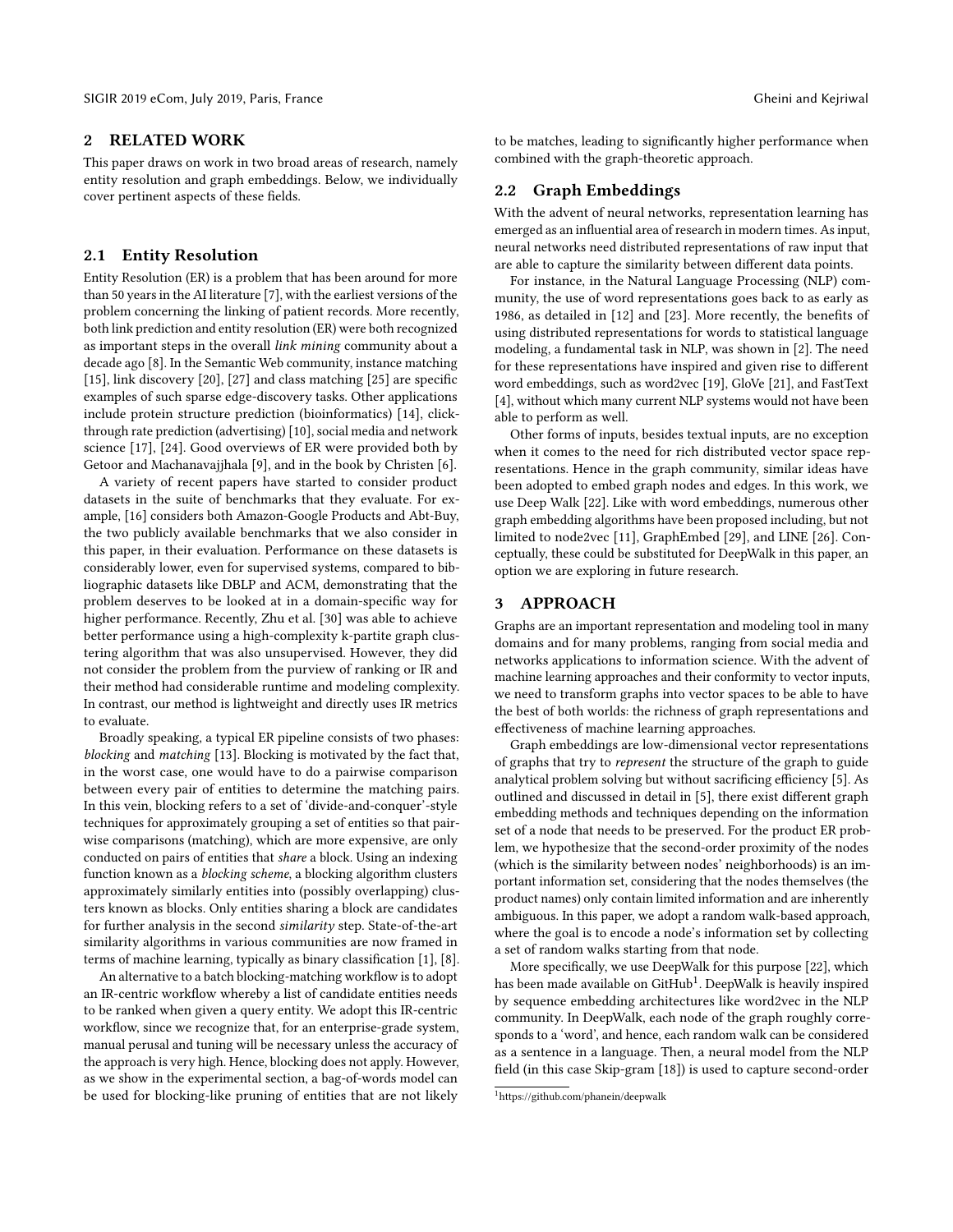Unsupervised Product Entity Resolution using Graph Representation Learning SIGIR 2019 eCom, July 2019, Paris, France

proximity information by ensuring that nodes that share a similar context (in this case, neighborhoods) would achieve vector embeddings that are close together in a cosine similarity space.

Before DeepWalk (or any graph embedding for that matter) can be employed, a product dataset, generally represented as key-value or semi-structured table with missing values, must be represented as a graph. To come up with a graph representation for a given dataset, we investigate two different strategies:

- Simple Nodes: In this method, we assign a node to each product entity ('row' in the table) as well as to each attribute (a 'cell' of that row e.g., the price of the product). Entity nodes are then linked to their corresponding to attribute nodes. So for instance, if 'Apple iPhone 6' is \$600, the entity node corresponding to Apple iPhone 6 is linked to the attribute node representing the price value of \$600. Note that if some other product similarly has a price of \$600, it would also be linked to that node. For text attributes (such as description), we model a separate node for each unique token in the text value and link the entity node to all tokens occurring in its text attribute value (modeled as a bag of words). In essence, this setting can be seen as a collection of star graphs where entity nodes are the centers of local star graphs.
- Aggregated Nodes: This method is very similar to the previous one except that we treat prices specially by combining similar prices together and representing them with a single node. Specifically, in our experiments, we divide prices into bins of width \$5 to achieve such a grouping. This is an example of domain-specific graph representation, since prices are clearly important when deciding whether to link entities. Although we have only considered one such grouping in this paper, other such groupings are also possible (and not just for prices), a possibility we are exploring in future research.

By way of example, consider the two product entities in Table [1.](#page-3-0) We now consider the graph representations for these sample records using the two strategies above. Figure [1](#page-2-0) shows the Simple Nodes representation, and Figure [2](#page-2-1) the Aggregated Nodes representation<sup>[2](#page-2-2)</sup>. In both figures, entity nodes have dashed borders and attribute nodes have solid borders.

Note that, because we are only considering unsupervised Entity Resolution in this paper, there are no direct edges linking entities together (only second-order edges, where entities are linked via a token or price node etc.).

Once the product datasets have been modeled in this way, they are embedded using DeepWalk. The result is an embedding (a continuous, real-valued vector) for each node in the graph i.e. we get a vector for attributes, tokens and entities. Rather than directly compute matches, we take an IR-centric approach whereby, for each entity in the test set for which a match exists, we generate a ranking between that source entity and all other entities (candidates) by computing the cosine similarities between the vectors of the source entity and each candidate entity, followed by the ranking of the candidate entities by using the scores in descending order. Using the withheld gold standard, we know the rank of the 'true' entity matching the source entity, which is used to compute metrics

<span id="page-2-2"></span>

<span id="page-2-0"></span>

Figure 1: Graph representation of the product dataset in Table [1](#page-3-0) using the Simple Nodes model.

<span id="page-2-1"></span>

Figure 2: Graph representation of the product dataset in Table [1](#page-3-0) using Aggregated Nodes model.

like mean rank. In the next section, more details are provided on our experiments.

## 4 EXPERIMENTS

We conducted a preliminary set of experiments to explore answers to two research questions:

First, How well does the graph embedding (whether on the simple or aggregated nodes representation) do on the product ER problem compared to traditional text-based baselines? Is the graph embedding adequate by itself?

Second, Does the aggregated nodes representation help compared to the simple nodes representation?

We conduct a preliminary set of experiments to examine our approach on two benchmark datasets from the e-commerce domain: Amazon-Google Products and Abt-Buy Products [\[16\]](#page-4-12). Amazon-Google Products, as the name suggests, contains product entities from the online retailers Amazon and Google; similarly, Abt-Buy features products from two different sources. Besides the record 'ID', each record in both datasets has 'title', 'description', 'manufacturer', and 'price' fields. In the Amazon-Google dataset 1,363 Amazon records need to compared against 3,226 Google records, with the ground truth containing 1,300 matching pairs. In the Abt-Buy dataset, 1,081 Abt records need to be compared against 1,092 Buy records with the ground truth containing 1,097 matching pairs.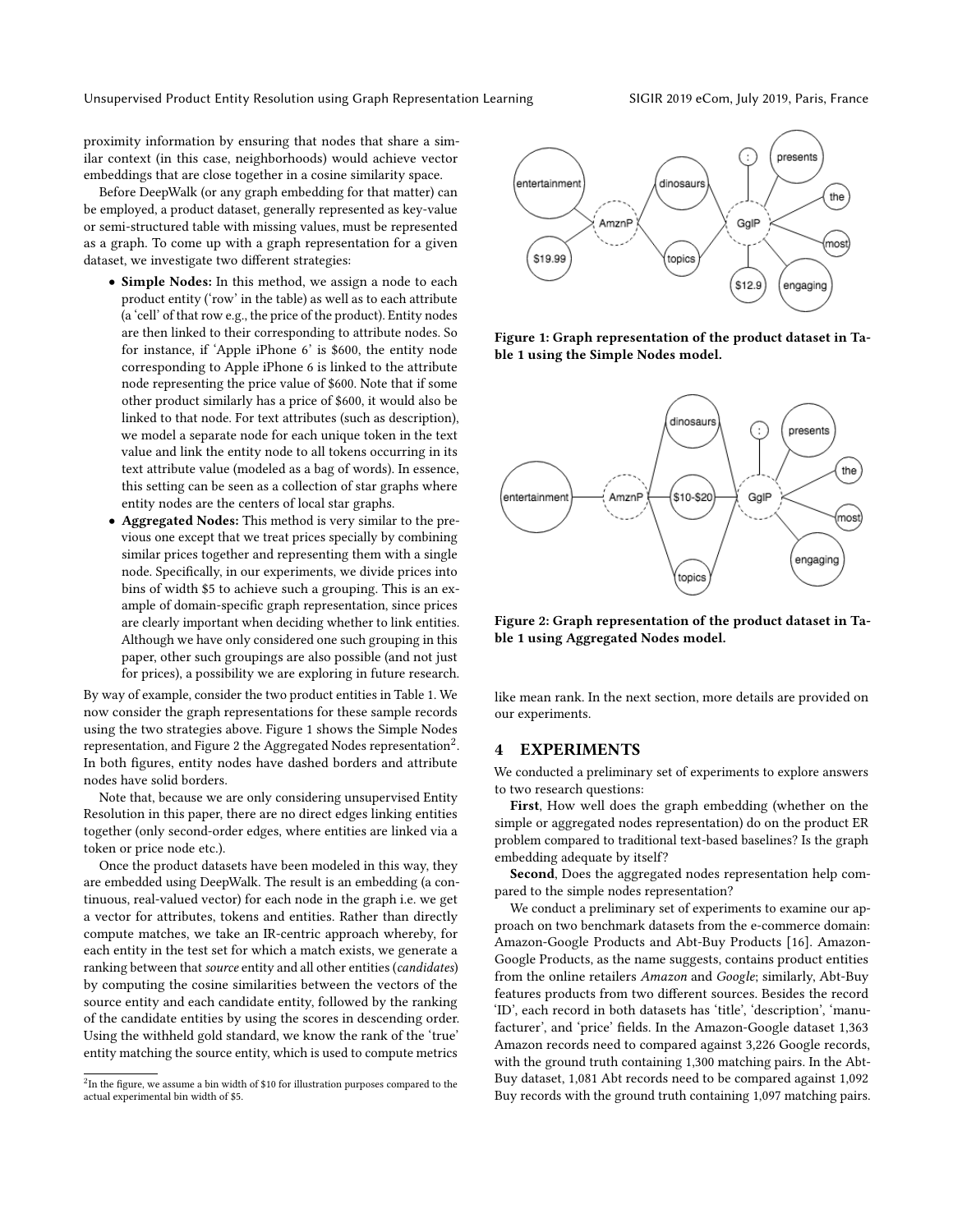| <b>Dataset</b> | Title                      | <b>Description</b> | Manufacturer         | Price   |
|----------------|----------------------------|--------------------|----------------------|---------|
| AmznP          | dinosaurs                  |                    | topics entertainment | \$19.99 |
| GglP           | topics presents: dinosaurs | the most engaging  |                      | \$12.9  |

<span id="page-3-0"></span>Table 1: One sample record each from the product collection in the Amazon-Google Products dataset (two separate tables but with the same schema). The description of the product from Google products have been trimmed due to space considerations. Empty fields, one of the reasons that makes Amazon-Google Products a challenging dataset, are marked with –. The discrepancy between the two records, which represent the same entity, is quite frequently observed across the dataset and is another factor that contributes to the difficulty of the task on this dataset.

## 4.1 Methods

tf-idf+Cosine Similarity. In countless prior empirical studies across IR, tf-idf has continued to work well as a baseline. We use it as a feature-engineered, word-centric baseline that we can compare our graph embedding based method to. Specifically, we tokenize the values of the 'description' fields, since the product descriptions are highly indicative features. Next, for each record, we obtain a tf-idf representation based on the tokens we obtained from the product descriptions. For each record in Dataset 1 (which could be Amazon or Google in Amazon-Google Products, and similarly, Abt or Buy in Abt-Buy), we rank all the records in Dataset 2 by using the cosine similarity between the records' tf-idf representations.

Graph Embedding+Cosine Similarity. This method is similar to the above, except that we use the cosine similarity between the graph embeddings of the entity nodes.

tf-idf Re-ranking. For the previous two baselines, we got the ranks from tf-idf and graph embedding methods separately. However, we consider a 'two-level' approach also, whereby we re-rank the top 100 entries in the original ranked list obtained by the tf-idf method using the graph embedding+cosine similarity scores. In this setting, the tf-idf serves as a 'pruning' mechanism (weeding out everything except the top 100 entries), similar to blocking algorithms in the ER literature, with graph embeddings having the final say.

#### 4.2 Metrics

We use *mean rank* to evaluate our methods. For a given query record (an 'entity'), we consider the penalty to be the rank of the match to that query based on the gold truth in the ranking of the similaritybased method (whether based on graph embeddings, tf-idf or their combination). For the Abt-Buy benchmark, query records can be from either Abt or Buy (conversely, candidate entities that are ranked for the query would be from Buy or Abt), while for Amazon-Google Products we only tested using Google records as queries for the Simple Node Representation. For a given dataset, we average this penalty for all records to get the mean rank. For example, if A perfect entity resolver would therefore achieve a mean rank of 1.

#### 4.3 Results and Discussion

In response to the first question, we conducted a preliminary experiment whereby on the Amazon-Google Products dataset, using Amazon entities as queries (and the simple nodes representation), we computed the mean rank for all three methods mentioned earlier. The tf-idf baseline was found to achieve average mean rank of 11.01, while the graph embedding achieved mean rank of 1719.49. Thus,

by itself, the graph embedding was not a lot better than random, and clearly a lot less viable than the tf-idf based method. Next, we computed the mean rank for the re-ranking method, and found the average mean rank to be 3.51, a significant reduction from both of the other two methods. Hence, when used for re-ranking, the graph embeddings significantly improve the tf-idf ranking. Although simple, we believe that this is the first time a purely text-based method and a graph embedding have been used in conjunction for the product ER problem, and outperformed both individually.

Second, Table [2](#page-4-28) tabulates the results for all four benchmark settings (both datasets, using queries from Abt/Buy and Google/Amazon respectively) with graph embeddings using the simple nodes representation. These results show that DeepWalk, although very poor by itself, can significantly improve results when applied over TFIDF to rerank its ranking. This improvement is consistent across datasets as Table [2](#page-4-28) shows.

As mentioned earlier, we study two graph construction methods (simple nodes and aggregated nodes). Our second research question specifically asked whether the aggregated nodes representation can help improve performance compared to the simple nodes representation. As there are many empty price fields in the Abt-Buy dataset, and we focus on the price field for node aggregation, we only use the Amazon-Google dataset in this part. The results of reranking TFIDF when we use aggregated nodes graph representation is shown in Table [3.](#page-4-29)

Our results show that, compared to simple node representation, there is no significant or consistent gain when we aggregate price nodes. While results do improve (by 0.04) compared to the simple nodes representation (when using Google product entities as queries), there is a reversal when using Amazon product entities as queries. One reason for this may be due to how we build the graph with respect to text attributes. Recall that we tokenize the text in the description field and create a node for each token in the graph. An entity node is then linked to a token node if and only if that token appears in one of its text attributes. With this setting, for an entity node at the center of a star, most outgoing edges will be focused on text-based features and the price attribute only accounts for one outgoing edge.

One option that we're exploring in future work is to upsample the price nodes so that they have a stronger presence (via more occurrences) in the random walks. Another option that we're considering is using other aggregation strategies.

## 5 CONCLUSION

Product Entity Resolution is a difficult problem with the potential for high commercial impact, even with modest increases in metrics